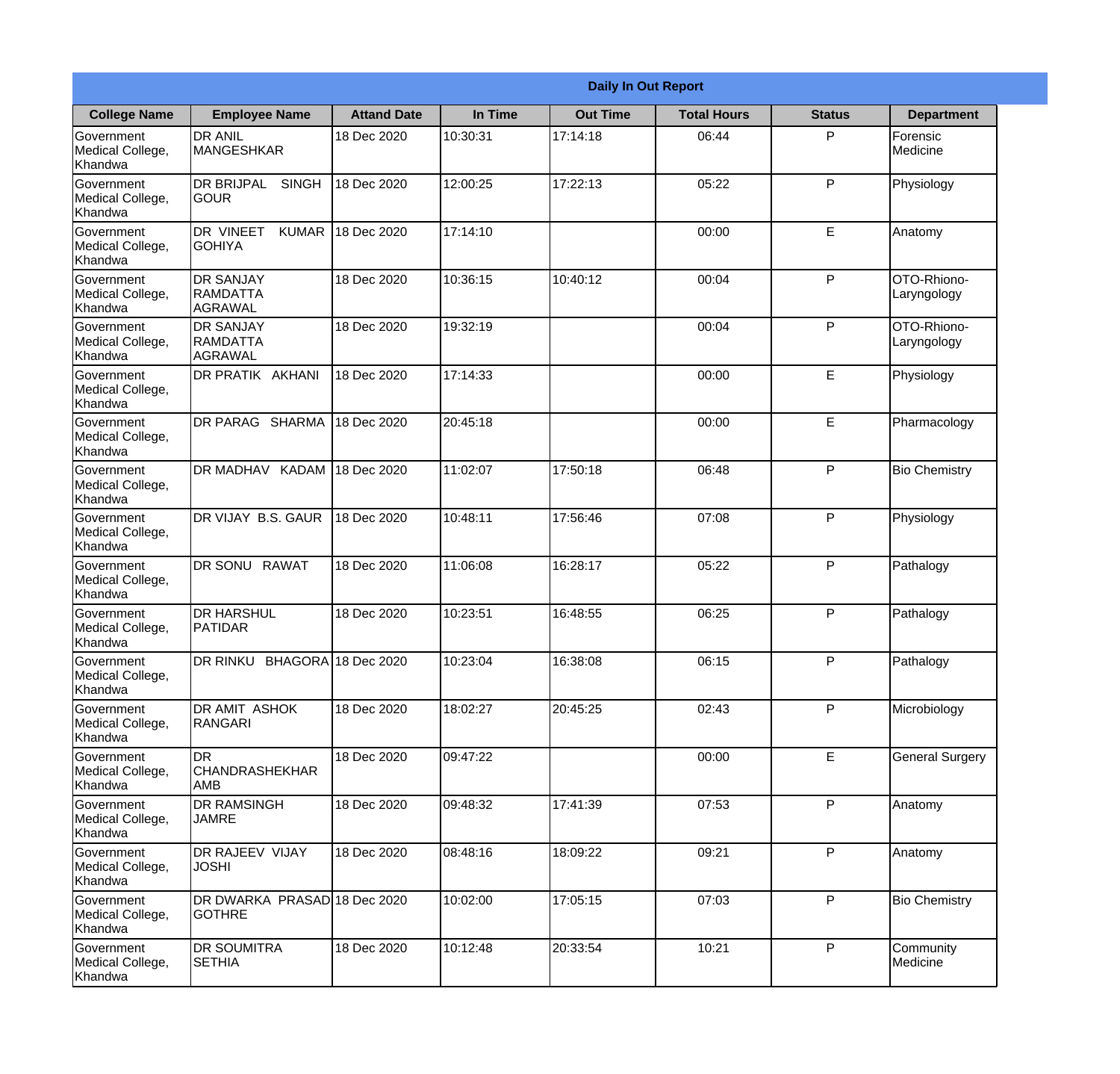| <b>Designation</b>                  | <b>Category</b>     |
|-------------------------------------|---------------------|
| <b>Assistant Professor</b>          | Para Clinical       |
| Demonstrator/Tutor                  | Non Clinical        |
| Professor                           | <b>Non Clinical</b> |
| Professor                           | Clinical            |
| Professor                           | Clinical            |
| Assistant Professor                 | Non Clinical        |
| Professor                           | Para Clinical       |
| <b>Assistant Professor</b>          | Non Clinical        |
| Associate Professor Non Clinical    |                     |
| Demonstrator/Tutor                  | Para Clinical       |
| <b>Assistant Professor</b>          | Para Clinical       |
| Assistant Professor   Para Clinical |                     |
| Professor                           | Para Clinical       |
| <b>Assistant Professor</b>          | <b>Clinical</b>     |
| Demonstrator/Tutor                  | Non Clinical        |
| <b>Assistant Professor</b>          | Non Clinical        |
| Demonstrator/Tutor                  | Non Clinical        |
| <b>Assistant Professor</b>          | Para Clinical       |

## **Daily In Out Report**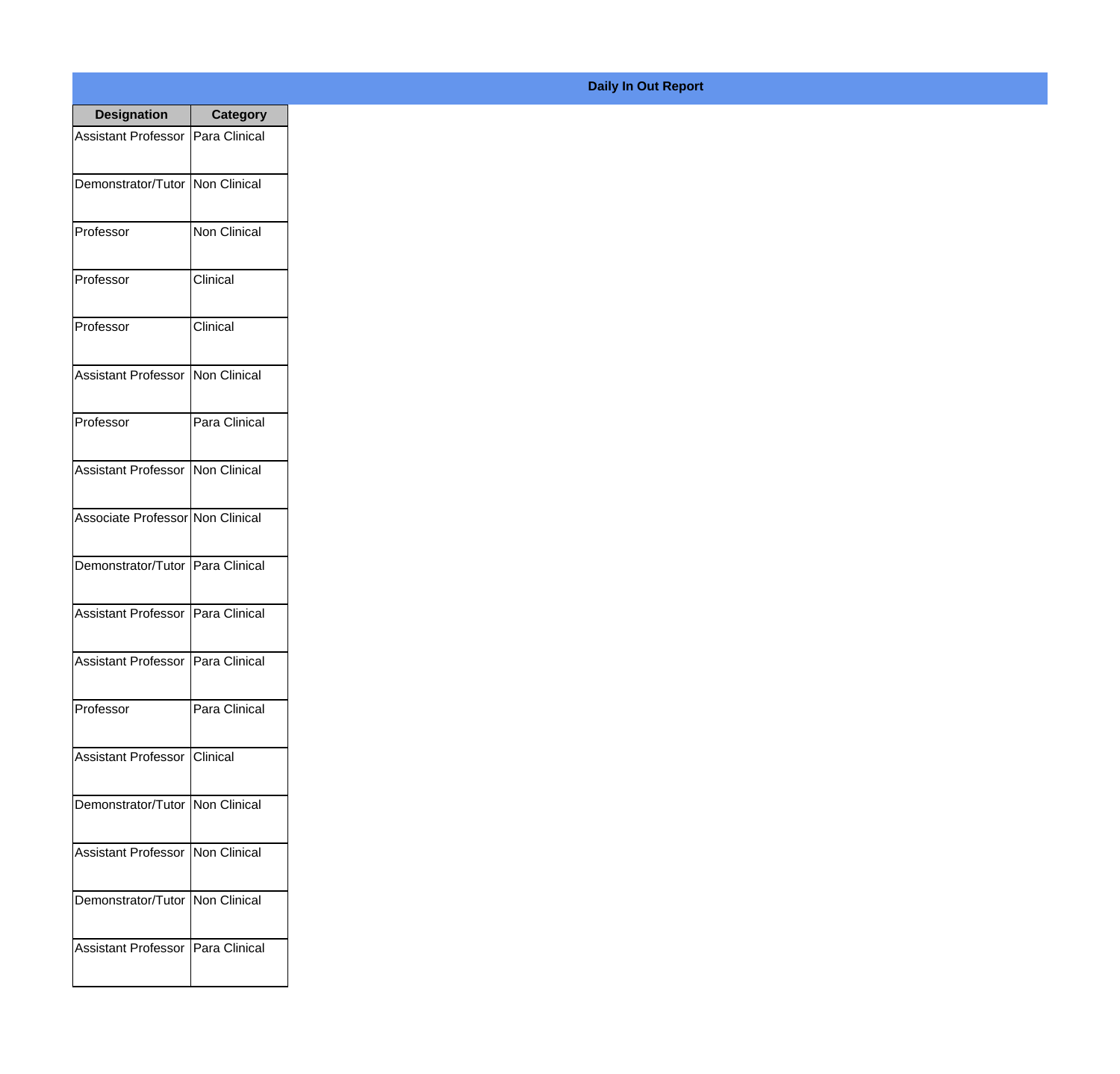|                                                  |                                                       | <b>Daily In Out Report</b> |           |          |       |              |                         |  |
|--------------------------------------------------|-------------------------------------------------------|----------------------------|-----------|----------|-------|--------------|-------------------------|--|
| Government<br>Medical College,<br>Khandwa        | <b>DR SOURYAKANT</b><br><b>VARANDANI</b>              | 18 Dec 2020                | 11:24:18  | 17:18:47 | 05:54 | $\mathsf{P}$ | Community<br>Medicine   |  |
| Government<br>Medical College,<br>Khandwa        | <b>DR SOURYAKANT</b><br>VARANDANI                     | 18 Dec 2020                | 19:16:37  | 19:16:48 | 05:54 | P            | Community<br>Medicine   |  |
| <b>Government</b><br>Medical College,<br>Khandwa | <b>DR RASHMI YADAV</b>                                | 18 Dec 2020                | 09:32:51  | 18:32:30 | 09:00 | P            | Community<br>Medicine   |  |
| <b>Government</b><br>Medical College,<br>Khandwa | DR LEENA PARIHAR                                      | 18 Dec 2020                | 11:16:52  | 17:35:29 | 06:19 | P            | Community<br>Medicine   |  |
| <b>Government</b><br>Medical College,<br>Khandwa | <b>MR PIYUSH KUMAR</b><br><b>MISHRA</b>               | 18 Dec 2020                | 10:40:23  | 19:16:30 | 08:36 | P            | Community<br>Medicine   |  |
| Government<br>Medical College,<br>Khandwa        | DR SACHIN PARMAR 18 Dec 2020                          |                            | 11:12:08  | 20:35:28 | 09:23 | P            | Community<br>Medicine   |  |
| <b>Government</b><br>Medical College,<br>Khandwa | <b>DR MANOJ BALKE</b>                                 | 18 Dec 2020                | 109:36:00 | 16:50:42 | 07:14 | P            | Ophthalmology           |  |
| <b>Government</b><br>Medical College,<br>Khandwa | <b>DR GARIMA</b><br>AGRAWAL<br><b>VARSHNEY</b>        | 18 Dec 2020                | 10:32:30  |          | 00:00 | E            | Paediatrics             |  |
| Government<br>Medical College,<br>Khandwa        | <b>DR CHANDNI</b><br>KAROLE                           | 18 Dec 2020                | 09:40:41  |          | 00:00 | E            | Ophthalmology           |  |
| <b>Government</b><br>Medical College,<br>Khandwa | <b>DR SAPNA</b><br><b>MAHESHRAM</b>                   | 18 Dec 2020                | 10:34:56  | 19:52:59 | 09:18 | P            | Community<br>Medicine   |  |
| <b>Government</b><br>Medical College,<br>Khandwa | <b>DR RAJENDRA</b><br><b>SINGH MANDLOI</b>            | 18 Dec 2020                | 09:57:35  | 17:36:09 | 07:39 | P            | <b>Bio Chemistry</b>    |  |
| Government<br>Medical College,<br>Khandwa        | <b>DR SEEMA</b><br><b>SUDHAKARRAO</b><br><b>SUTAY</b> | 18 Dec 2020                | 10:26:42  |          | 00:00 | E            | Forensic<br>Medicine    |  |
| Government<br>Medical College,<br>Khandwa        | <b>DR AJAY</b><br>NARWARIYA                           | 18 Dec 2020                | 11:11:43  | 17:59:28 | 06:48 | P            | Microbiology            |  |
| <b>Government</b><br>Medical College,<br>Khandwa | <b>DR NISHA</b><br><b>KAITHWAS</b>                    | 18 Dec 2020                | 10:27:09  | 13:30:25 | 03:03 | P            | Psychiatry              |  |
| Government<br>Medical College,<br>Khandwa        | <b>DR ANANT</b><br><b>TUKARAM PAWAR</b>               | 18 Dec 2020                | 11:25:46  | 20:30:32 | 09:05 | P            | Community<br>Medicine   |  |
| Government<br>Medical College,<br>Khandwa        | DR SHAIKH M.KHALIQ 18 Dec 2020                        |                            | 11:25:16  |          | 00:00 | E            | <b>Bio Chemistry</b>    |  |
| Government<br>Medical College,<br>Khandwa        | DR AJAY GANGJI                                        | 18 Dec 2020                | 12:41:05  |          | 00:00 | $\mathsf E$  | <b>General Surgery</b>  |  |
| Government<br>Medical College,<br>Khandwa        | <b>DR RANJEET</b><br><b>BADOLE</b>                    | 18 Dec 2020                | 10:16:11  |          | 00:00 | E            | <b>General Medicine</b> |  |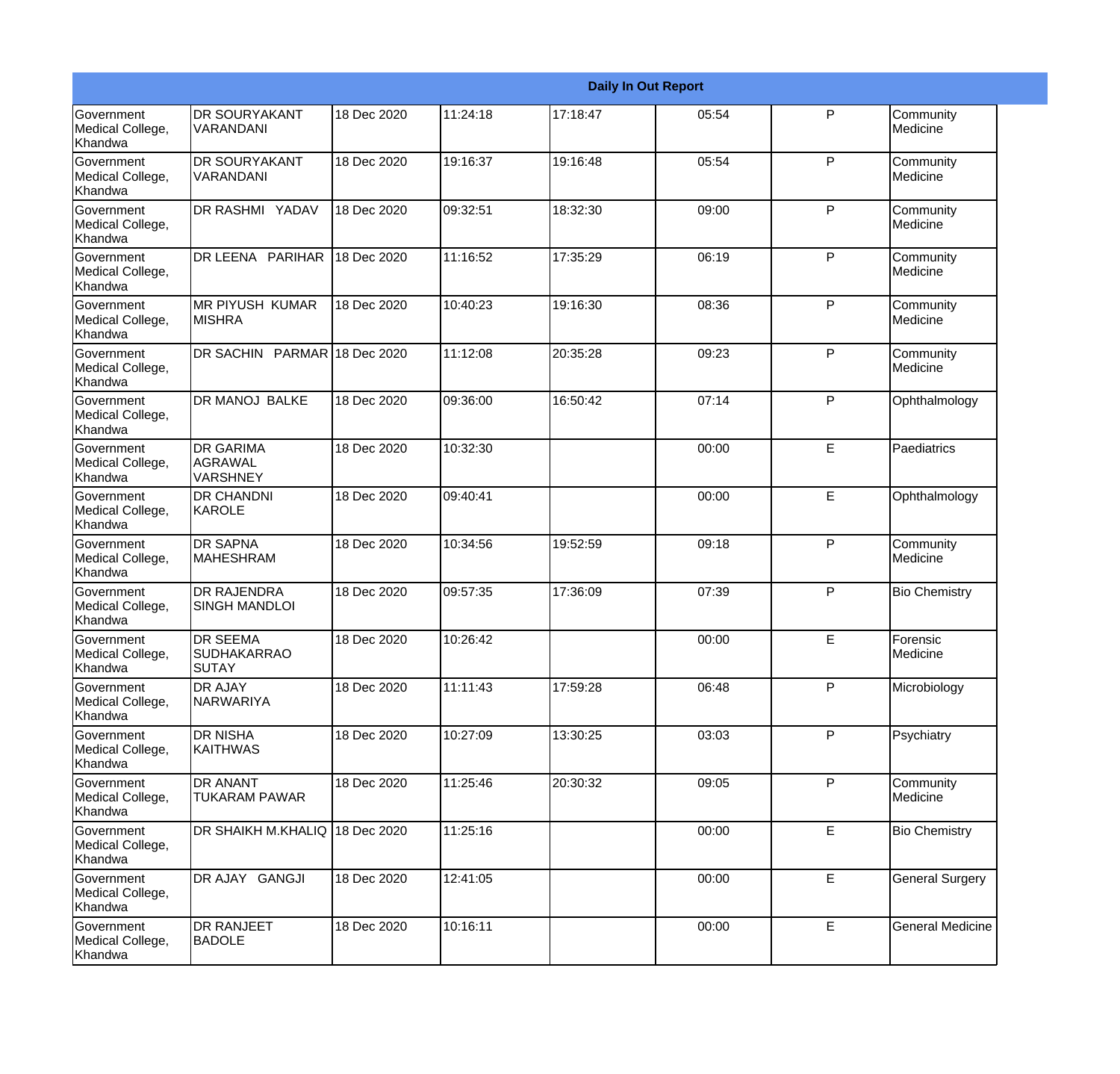| Demonstrator/Tutor Para Clinical    |               |
|-------------------------------------|---------------|
| Demonstrator/Tutor Para Clinical    |               |
|                                     |               |
| Assistant Professor Para Clinical   |               |
| Assistant Professor   Para Clinical |               |
| Statistician                        | Para Clinical |
| Assistant Professor Para Clinical   |               |
| Assistant Professor Clinical        |               |
| Associate Professor Clinical        |               |
| Assistant Professor Clinical        |               |
|                                     |               |
| Associate Professor Para Clinical   |               |
| Demonstrator/Tutor Non Clinical     |               |
| Professor                           | Para Clinical |
| Demonstrator/Tutor Para Clinical    |               |
| Assistant Professor Clinical        |               |
| Professor                           | Para Clinical |
|                                     |               |
| Professor                           | Non Clinical  |
| Professor                           | Clinical      |
| Assistant Professor Clinical        |               |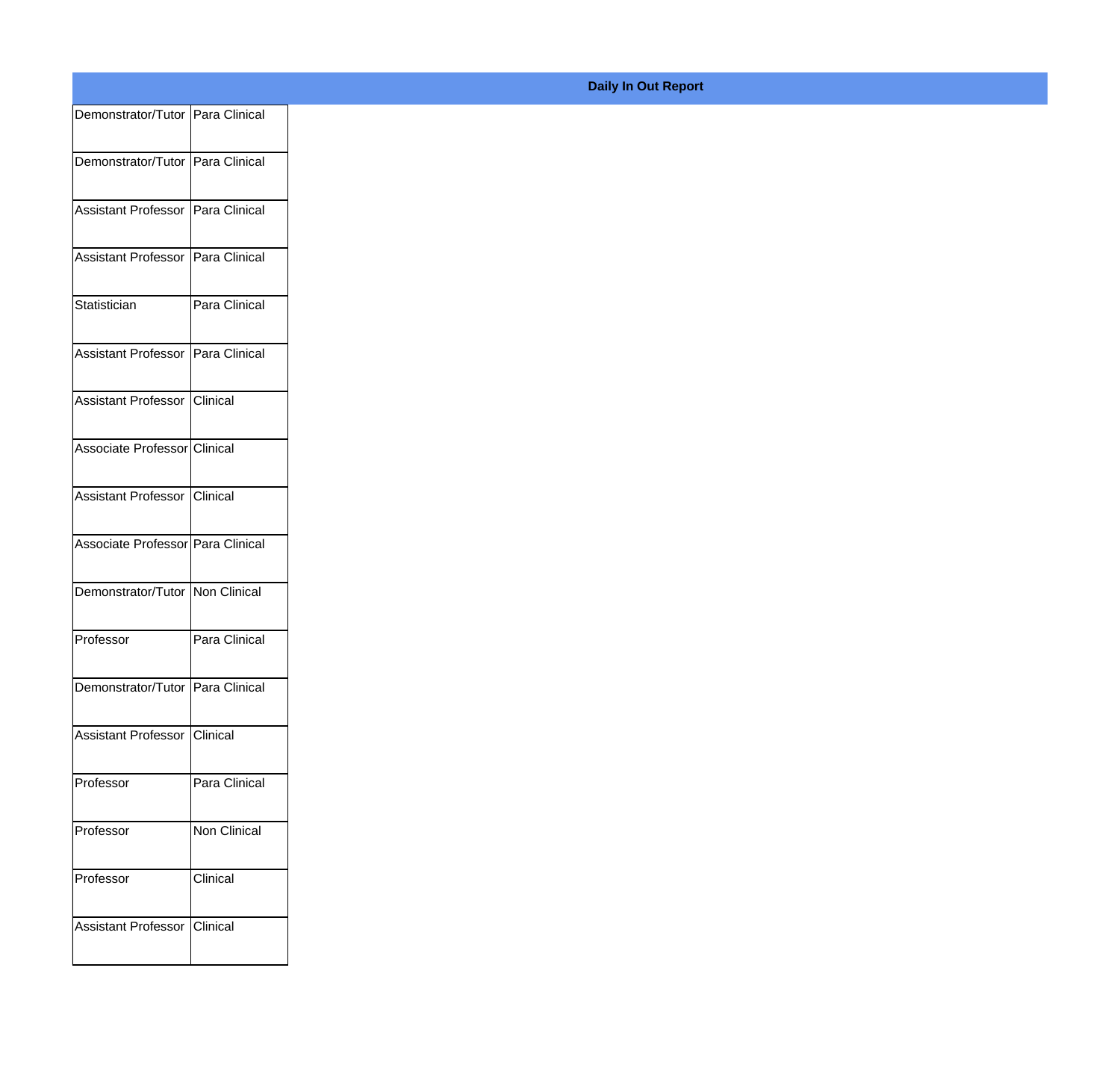|                                           |                                                       |             |          |          | <b>Daily In Out Report</b> |   |                             |
|-------------------------------------------|-------------------------------------------------------|-------------|----------|----------|----------------------------|---|-----------------------------|
| Government<br>Medical College,<br>Khandwa | <b>DR ARUN KUMAR</b><br>PARGI                         | 18 Dec 2020 | 10:27:33 |          | 00:00                      | E | <b>General Surgery</b>      |
| Government<br>Medical College,<br>Khandwa | <b>DR NITESHKUMAR</b><br>KISHORILAL<br><b>RATHORE</b> | 18 Dec 2020 | 10:25:23 | 21:10:44 | 10:45                      | P | Pharmacology                |
| Government<br>Medical College,<br>Khandwa | <b>DR PRIYESH</b><br><b>MARSKOLE</b>                  | 18 Dec 2020 | 10:22:34 | 18:39:44 | 08:17                      | P | Community<br>Medicine       |
| Government<br>Medical College,<br>Khandwa | DR VIJAY NAYAK                                        | 18 Dec 2020 | 18:29:19 |          | 00:00                      | E | Anatomy                     |
| Government<br>Medical College,<br>Khandwa | DR SUNIL BAJOLIYA                                     | 18 Dec 2020 | 09:20:20 | 17:44:56 | 08:24                      | P | OTO-Rhiono-<br>Laryngology  |
| Government<br>Medical College,<br>Khandwa | DR NISHA MANDLOI<br><b>PANWAR</b>                     | 18 Dec 2020 | 09:39:11 | 16:15:22 | 06:36                      | P | Obstetrics &<br>Gynaecology |
| Government<br>Medical College,<br>Khandwa | DR NANDINI DIXIT                                      | 18 Dec 2020 | 09:45:09 | 14:04:02 | 04:19                      | P | Paediatrics                 |
| Government<br>Medical College,<br>Khandwa | <b>DR SATISH</b><br><b>CHANDEL</b>                    | 18 Dec 2020 | 11:31:33 |          | 00:00                      | E | Pharmacology                |
| Government<br>Medical College,<br>Khandwa | <b>DR JITENDRA</b><br><b>AHIRWAR</b>                  | 18 Dec 2020 | 09:55:07 | 17:54:16 | 07:59                      | P | Pathalogy                   |
| Government<br>Medical College,<br>Khandwa | <b>DR MUKTESHWARI</b><br><b>GUPTA</b>                 | 18 Dec 2020 | 11:30:33 | 16:10:51 | 04:40                      | P | Pharmacology                |
| Government<br>Medical College,<br>Khandwa | <b>DR PURTI AGARWAL</b><br>SAINI                      | 18 Dec 2020 | 10:46:00 | 16:40:00 | 05:54                      | P | Pathalogy                   |
| Government<br>Medical College,<br>Khandwa | DR YASHPAL RAY                                        | 18 Dec 2020 | 10:56:15 |          | 00:00                      | E | Anatomy                     |
| Government<br>Medical College,<br>Khandwa | <b>DR DEEPIKA</b><br>PANWAR                           | 18 Dec 2020 | 11:23:49 | 17:02:16 | 05:39                      | P | <b>Bio Chemistry</b>        |
| Government<br>Medical College,<br>Khandwa | <b>DR VISHAL</b><br><b>KUMAR</b><br><b>THAKRE</b>     | 18 Dec 2020 | 09:39:55 | 17:39:25 | 08:00                      | P | Physiology                  |
| Government<br>Medical College,<br>Khandwa | <b>DR SHAILENDRA</b><br><b>SINGH CHOUHAN</b>          | 18 Dec 2020 | 16:55:37 |          | 00:00                      | E | Orthopaedics                |
| Government<br>Medical College,<br>Khandwa | <b>MOHIT GARG</b>                                     | 18 Dec 2020 | 09:50:22 | 13:39:44 | 03:49                      | P | <b>General Medicine</b>     |
| Government<br>Medical College,<br>Khandwa | RENU WAGHMARE                                         | 18 Dec 2020 | 10:57:36 |          | 00:00                      | E | Community<br>Medicine       |